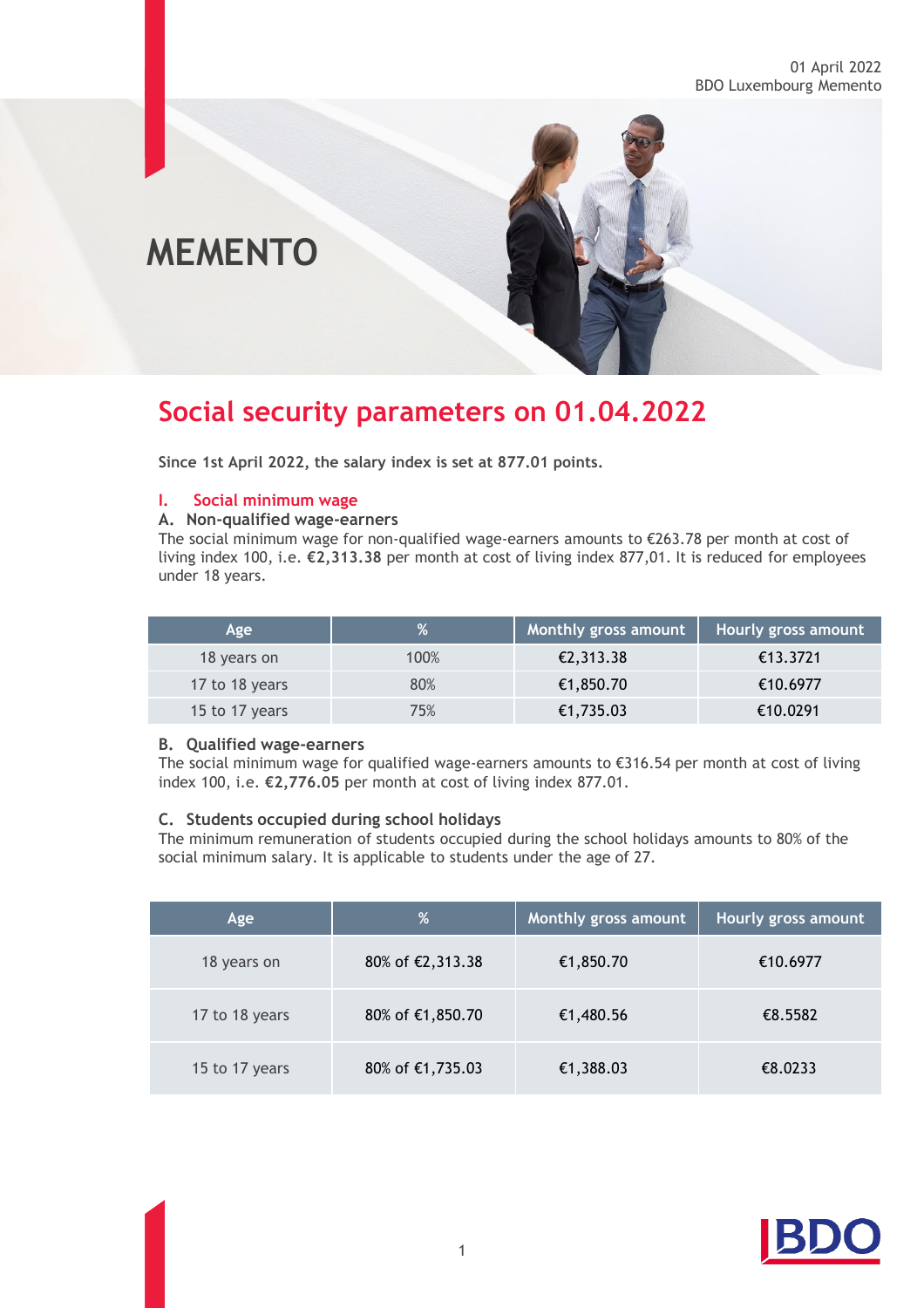

### **II. Social security**

**A. Ceiling applicable as of 1 April 2022**

| Social minimum wage for non- | Wage index | <b>Multiplier</b> | Income ceiling for social |
|------------------------------|------------|-------------------|---------------------------|
| qualified wage-earners       | 01.04.2022 |                   | security contributions    |
| €2,313.38                    | 877.01     |                   | €11,566.88                |

### **B. Social security contribution rates for 2022**

|                                                                  | <b>Ceiling</b> |            | <b>Contribution rate</b>     |                       |
|------------------------------------------------------------------|----------------|------------|------------------------------|-----------------------|
| Coverage                                                         | Per year       | Per month  | Employee's                   | Employer's            |
| <b>Health Insurance-Rate</b><br>Caisse Nationale de Santé<br>(1) | €137,956.23    | €11,566.88 | <b>part</b><br>2.80% / 3.05% | part<br>2.80% / 3.05% |
| <b>Health Insurance- Rate</b><br><b>Mutual Insurance (2)</b>     | €137,956.23    | €11,566.88 | $\prime$                     | 0.60% to 2.98%        |
| Pension insurance (3)                                            | €137,956.23    | €11,566.88 | 8.00%                        | 8.00%                 |
| Care Insurance (4)                                               |                |            | 1.40%                        |                       |
| Health at work Insurance (5)                                     | €137,956.23    | €11,566.88 |                              | 0.14%                 |
| <b>Accident Insurance (6)</b>                                    | €137,956.23    | €11,566.88 |                              | 0.75%                 |
| <b>Total</b>                                                     |                |            | 12.20%<br>to 12.45%          | 12.29% to<br>14.92%   |

(1) Rate of 3.05% applicable to base salary and to monthly supplements in cash. Rate of 2.80% applicable to benefits in kind and to bonuses.

(2) The contribution rate depends on the average rate of absenteeism in the company.

| Rate of<br>absenteeism | $0\%$ to < 0.65% | >0.65% to <1.60% | >1.60% to <2,50% | >2.50% |
|------------------------|------------------|------------------|------------------|--------|
| Contribution rate      | 0.60%            | 1.13%            | 1.66%            | 2.98%  |

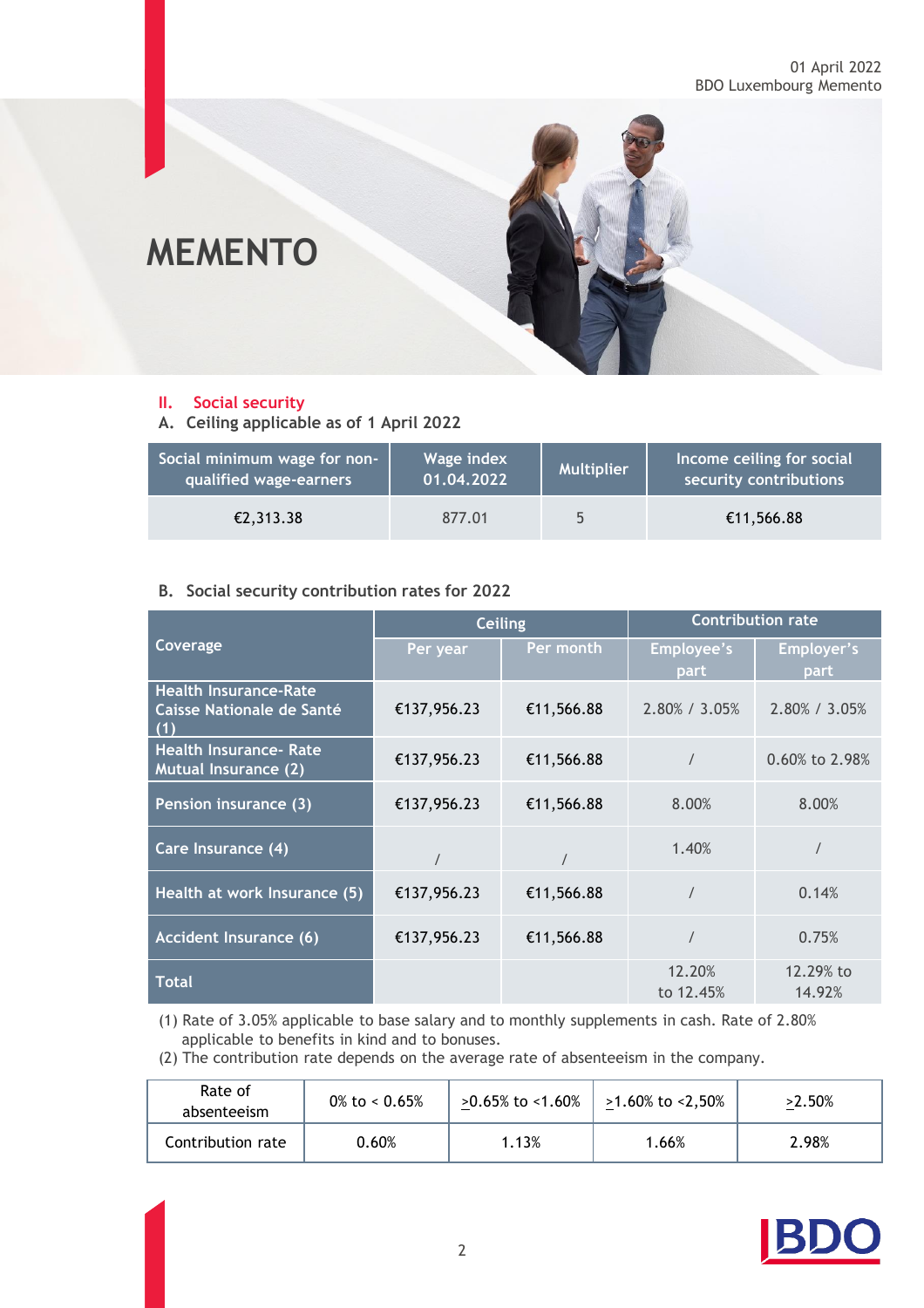### 01 April 2022 BDO Luxembourg Memento

# **MEMENTO**

- (3) In case an old age pension pensioner is employed after the age of 65, full contributions are due. However, upon request, the contributions paid by the insured person are reimbursed to him per calendar year.
- (4) No ceiling applies to the care insurance contribution. Nevertheless, the assessable basis is reduced by an abatement equal to ¼ of the social minimum wage, i.e.  $\epsilon$ 578.34 at cost of living index 877,01.
- (5) For employers affiliated to the Multisector service for health at work.
- (6) The accident insurance contribution rate is multiplied for each insured person by a bonus-malus factor which is calculated on the basis of the contributor's work-related accident allowances.

### **III. Family allowances**

The below table summarises the family allowances applicable as of 1 August 2016, following to the law of 23 July 2016 which reformed the family allowances.

The new system applies to children born as from 1 August 2016 and having their actual permanent residence or legal domicile in Luxembourg, or who have one parent who began to work in Luxembourg as from 1 August 2016. Households with at least two children on 1 August 2016 remain subject to the old system of family allowances. Households having one child at this date transit to the new system.

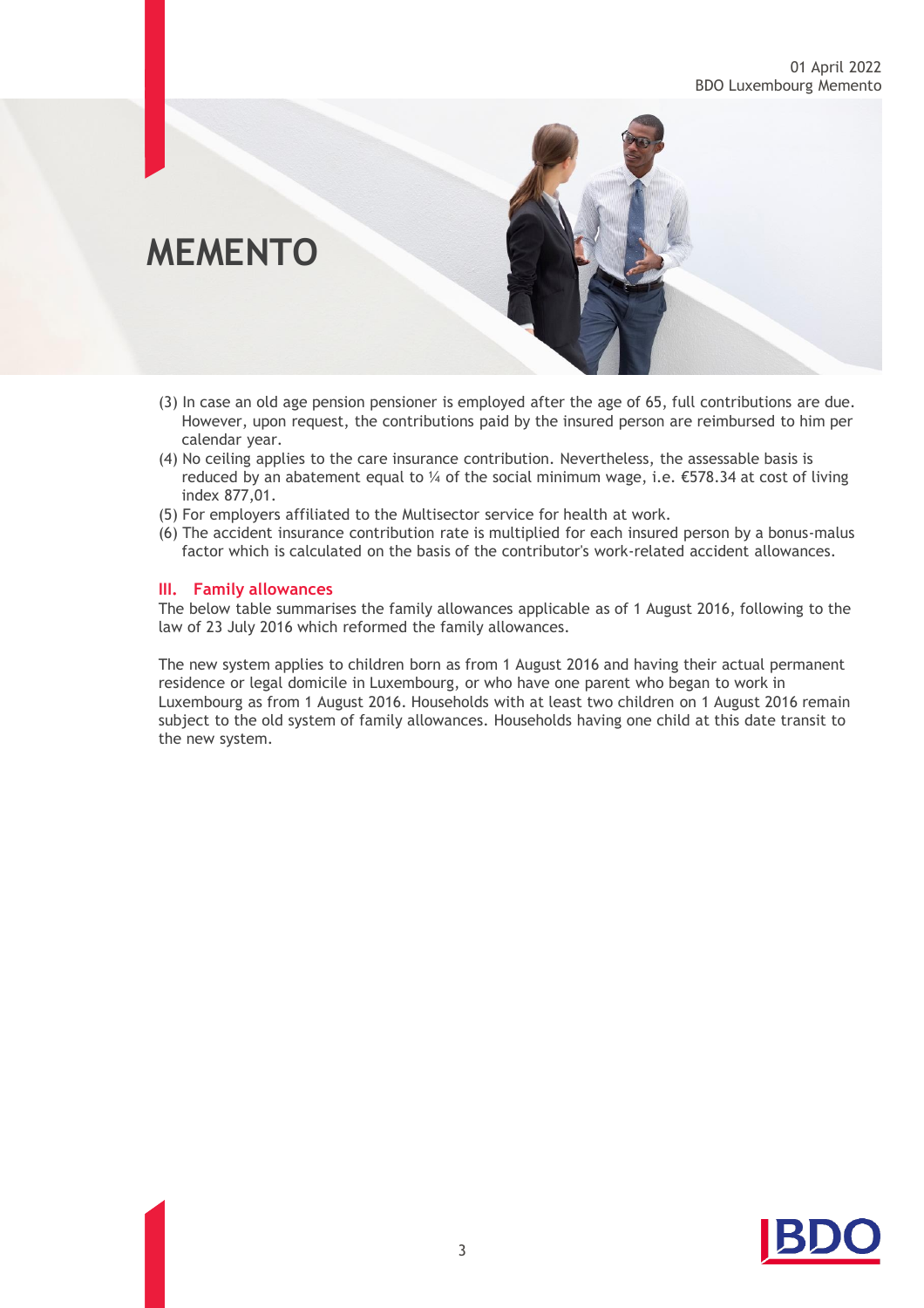

# **MEMENTO**

|                                                                                                                     | €                                                   | Periodicity of the<br>payments |
|---------------------------------------------------------------------------------------------------------------------|-----------------------------------------------------|--------------------------------|
| Family allowance for:                                                                                               |                                                     |                                |
| -new system (child bonus included)<br>- old system                                                                  | €<br>278.45                                         |                                |
| 1 child<br>2 children<br>3 children                                                                                 | 278.45<br>€<br>$\in$<br>624.61<br>$\in$<br>1,085.56 | Monthly                        |
| 4 children<br>5 children                                                                                            | $\in$<br>1,546.69<br>€<br>2,007.48                  |                                |
| Increase due to age (per child):                                                                                    |                                                     |                                |
| 6-11 years<br>12 years and above                                                                                    | 21.05<br>€<br>€<br>52.53                            | Monthly                        |
| Special additional allowance (disabled child)                                                                       | €<br>200.00                                         |                                |
| School year allowance per child:<br>- child aged 6-11 years<br>- child aged as from 12 years and more               | € 115.00<br>$\epsilon$<br>235.00                    |                                |
| Childbirth allowance (amount per instalment)                                                                        | €<br>580.03                                         |                                |
|                                                                                                                     |                                                     |                                |
| <b>Parental leave:</b><br>- new system (Full-time parental leave for a full-time<br>employment contract)<br>Minimum | € 2,313.38                                          |                                |
| Maximum                                                                                                             | € 3,855.63                                          | Monthly                        |